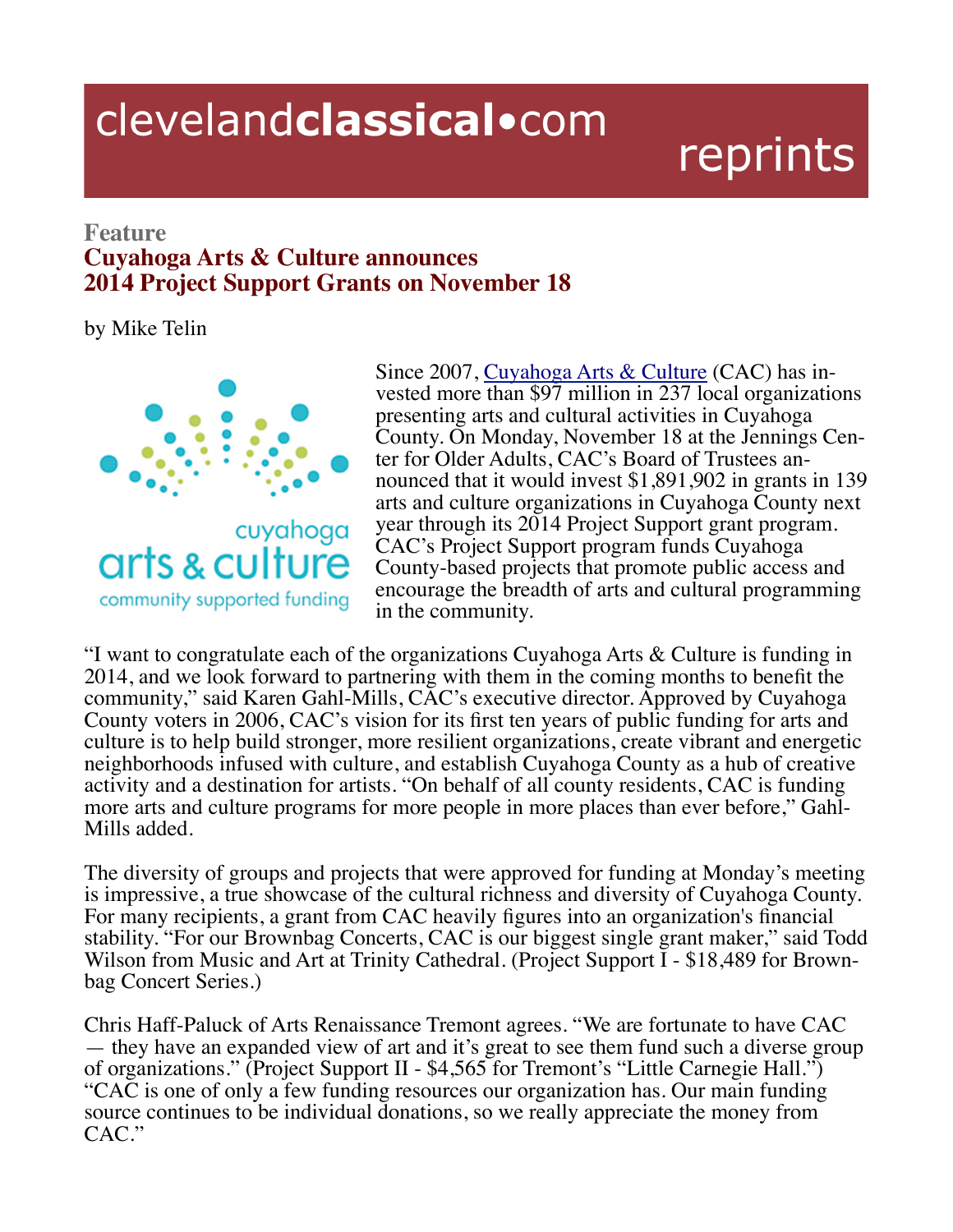"CAC grants also help to build capacity for organizations to better serve the community," said Barbara Bechtel of the Broadway School of Music and the Arts (Project Support I - \$23,424 for It takes the Arts to Raise a Village: Slavic Village Arts Education Outreach<br>Project.) "CAC funding is so important because it especially enables small arts organizations, to strengthen their programming and therefore have more direct community im-<br>pact."

For organizations like the Cleveland Chamber Music Society, a grant from CAC allows them to try something a little different with programming. "This is the Society's third grant from CAC, says CCMS president Richard Fried, "and CAC grants have allowed us to expand and be more daring with our programs like this season's performances by the Takács Quartet." (Project Support I - \$16,634 for The Takács Quartet: Complete Bartók Quartet Cycle in Two Evenings.)

Clurie Bennis of CityMusic Cleveland (Project Support I - \$48,000 for "Fleeing") summed up the views of many people in attendance. "CAC cares about small organizations. They have a great diversity in the organizations that they fund. And the fact that they hold meetings in different locations like today, allows us to get to know the commu- nity better as well."

Project Support I Grants fund projects with budgets ranging from \$5,001 to \$50,000. Cuyahoga Arts & Culture funded 60 organizations with \$1,452,165 through this program.

Organizations receiving Project Support I grants also include ChamberFest Cleveland - \$20,154 for *Chamber Fest's Summer Chamber Music Festival* Cleveland Women's Orchestra - \$7,756 *for Severance Hall Community Concert* Local 4 Music Fund - \$19,160 for *Live Music is Best: Professional Musicians in our Schools and Community* Singers' Club of Cleveland - \$10,954 for *Starry Night...Voices and Visions* The West Shore Choral - \$8,547 for *Mozart's Mass in C Minor (The Great)*

Click here to view a complete list of Project Support I grant recipients.

Project Support II Grants fund projects with budgets up to \$5,000. Cuyahoga Arts & Cul- ture funded 67 organizations with \$279,361 through this program.

Organizations receiving Project Support II grants also include Choral Arts Society of Cleveland - \$4,009 for *New Music from Old Friends*  Cleveland Chamber Symphony - \$4,558 for *NEOSonicFest: A Northeast Ohio New Music Festival* Cleveland Classical Guitar Society - \$4,579 for *The International Series* Cleveland Composers Guild - \$4,608 for *22nd Annual Junior Concert of the Cleveland Composers Guild* FiveOne Experimental Orchestra - \$1,760 for *New…Audio…Ink* M.U.S.I.C. - \$3,632 for *Classical Cabarets* Opera Per Tutti - \$4,136 for *Strengthening the Presence and Accessibility of Opera in Gordon Square* Quire Cleveland - \$4,386 for *The Land of Harmony: Celebrating American Choral Works*  Suburban Symphony Orchestra - \$3,134 for *Suburban Soloists Concert* Symphony West Orchestra - \$4,286 for *2014 Concert Series* Western Reserve Chorale - \$4,415 for *Mozart's Requiem*

Click here to view a complete list of Project Support II grant recipients.

Cuyahoga Arts & Culture funded 12 organizations with \$160,376 through its Project Sup- port Grants for Units of Government program.